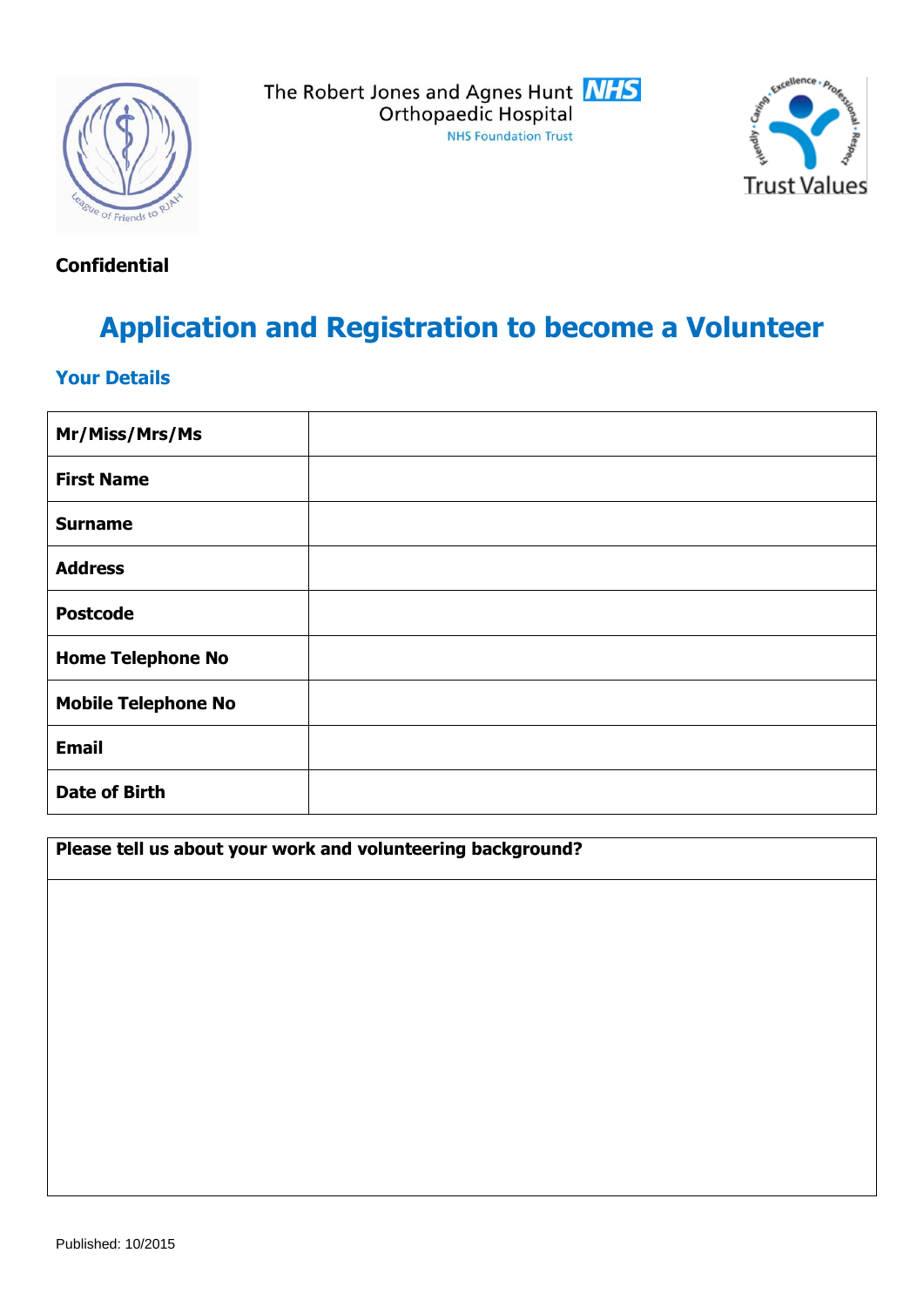#### **What qualification, training or experience do you have that you feel is relevant to volunteering at RJAH.**

| Please tell us why you want to applying to be a volunteer at RJAH.                |            |  |  |  |  |
|-----------------------------------------------------------------------------------|------------|--|--|--|--|
| To give something back after you or your family have benefited from our services. | O Yes O No |  |  |  |  |
| To explore a career in healthcare                                                 | O Yes O No |  |  |  |  |
| To fill spare time                                                                | O Yes O No |  |  |  |  |
| To gain some work experience                                                      | O Yes O No |  |  |  |  |
| To meet new people and make new friends                                           | O Yes O No |  |  |  |  |
| To develop or maintain skills and experience                                      | O Yes O No |  |  |  |  |
| Other, please state below                                                         |            |  |  |  |  |

| Please tell us which roles you are interested in |                               |
|--------------------------------------------------|-------------------------------|
| League of Friends Shop                           | O Yes O<br>. No               |
| League of Friends Coffee Shop                    | <b>No</b><br>O Yes<br>$\circ$ |
| League of Friends Shop Trolley                   | - No<br>O Yes O               |
| Help Desk/ Ambassadors                           | O Yes O<br>No                 |
| Patient Library                                  | O Yes O<br><b>No</b>          |
| Flower Arranging                                 | No<br>$O$ Yes $O$             |
| Reading and visiting                             | No<br>O Yes O                 |
| <b>Meal Assisting</b>                            | O Yes<br>No.<br>$\circ$       |
| <b>Out-Patients</b>                              | - No<br>O Yes O               |
| <b>Chaplaincy Support</b>                        | <b>No</b><br>O Yes<br>$\circ$ |
| Fund raising                                     | <b>No</b><br>O Yes<br>$\circ$ |
| Disabled Swimming Club                           | No<br>O Yes<br>O              |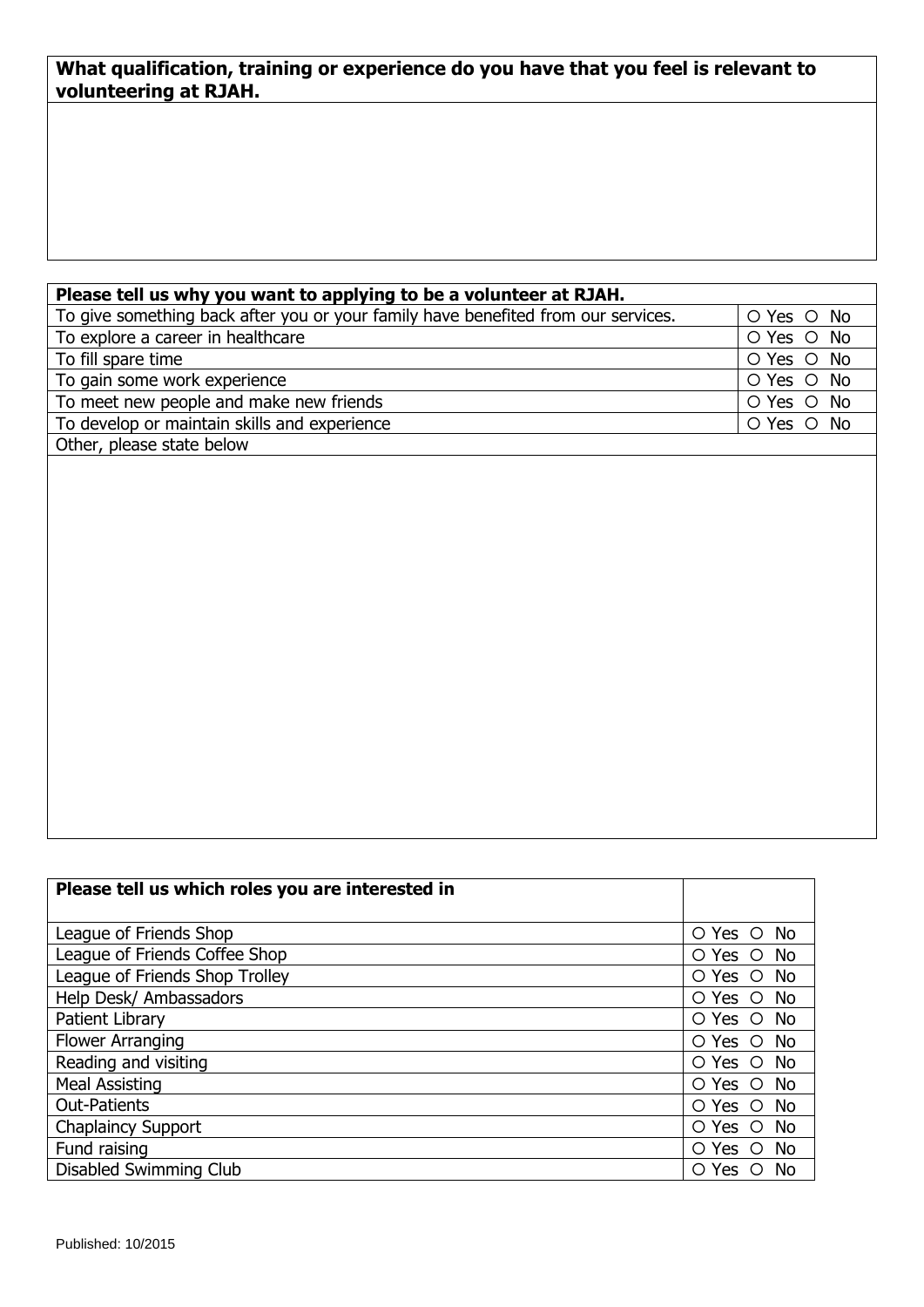## **Availability**

| Please tick the days and times that you are available to volunteer. This is to provide an<br>indication, don't worry if you are not available at these times every week. |     |        |     |     |     |     |        |
|--------------------------------------------------------------------------------------------------------------------------------------------------------------------------|-----|--------|-----|-----|-----|-----|--------|
| Availability                                                                                                                                                             | Mon | Tues   | Wed | Thu | Fri | Sat | Sun    |
| Morning                                                                                                                                                                  |     | $\Box$ | П   | □   | П   | П   | П      |
| Afternoon                                                                                                                                                                |     | П      | П   | □   |     |     | □      |
| Evening                                                                                                                                                                  |     | П      | П   | П   | П   | П   | $\Box$ |
| Comments                                                                                                                                                                 |     |        |     |     |     |     |        |
| Are you able to give a commitment of at least 12 months<br>$\circ$ yes<br>O no                                                                                           |     |        |     |     |     |     |        |
| If answer to above is no please provide details of limits to your availability (eq if only able to                                                                       |     |        |     |     |     |     |        |
| volunteer in term time, educational holiday time etc                                                                                                                     |     |        |     |     |     |     |        |
|                                                                                                                                                                          |     |        |     |     |     |     |        |
|                                                                                                                                                                          |     |        |     |     |     |     |        |
|                                                                                                                                                                          |     |        |     |     |     |     |        |
|                                                                                                                                                                          |     |        |     |     |     |     |        |
|                                                                                                                                                                          |     |        |     |     |     |     |        |
|                                                                                                                                                                          |     |        |     |     |     |     |        |
|                                                                                                                                                                          |     |        |     |     |     |     |        |
|                                                                                                                                                                          |     |        |     |     |     |     |        |
|                                                                                                                                                                          |     |        |     |     |     |     |        |

### **References**

Please supply details of two referees that we may approach. You may not use family members as referees.

|                                         | <b>Referee 1</b> | <b>Referee 2</b> |
|-----------------------------------------|------------------|------------------|
| <b>Full Name:</b>                       |                  |                  |
|                                         |                  |                  |
| <b>Address:</b>                         |                  |                  |
|                                         |                  |                  |
|                                         |                  |                  |
| <b>Telephone Number:</b>                |                  |                  |
| <b>Email Address:</b>                   |                  |                  |
| <b>Relationship to applicant:</b>       |                  |                  |
| How long have you known<br>this person? |                  |                  |